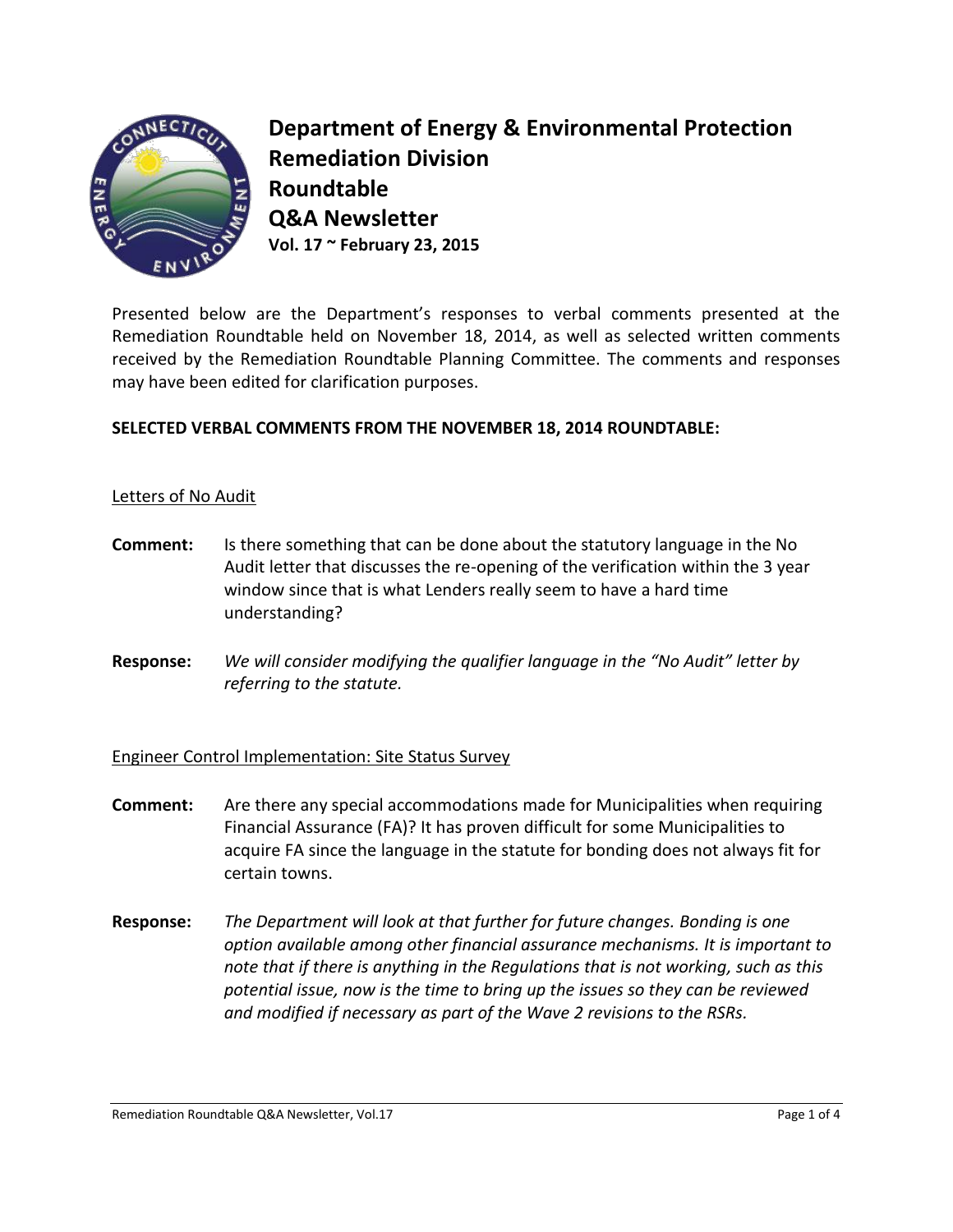#### Groundwater Compliance Monitoring Requirements

- **Comment:** The four quarters is based upon seasons and not a calendar time frame, correct? For example, the month of June could be considered spring or summer.
- **Response:** *Yes, the four monitoring quarters are seasonal to demonstrate that you have accurately evaluated the seasonal groundwater fluctuation. If you sample in a month such as June, for example, it is up to the LEP to justify why this sampling round is indicative of either spring or summer (dry vs wet) for that particular calendar year.*
- **Comment:** Compliance sampling cannot occur until remediation is complete. How does this apply if you have multiple releases on the property and wanted to verify each release?
- **Response:** *The RSRs are release based. Therefore, all wells need to be representative of that particular release and plume. So you may complete compliance monitoring for one release, but still have remedial actions ongoing at another part of the property. It is the LEP's decision whether to piecemeal compliance monitoring per release or to incorporate the entire site. However, there are many scenarios in which a site-wide monitoring plan would best suit the situation, such as multiple release areas/plumes and acreage of the site.*

## Transformation Roadmap and New "Wave 2" Discussion Drafts- Deed Notice

| Comment:         | Will the Deed Notice have a public notice requirement?                                                                                                                                                                                  |
|------------------|-----------------------------------------------------------------------------------------------------------------------------------------------------------------------------------------------------------------------------------------|
| <b>Response:</b> | At a minimum the Department will require a notice to parties that hold an<br>interest in the land. Further details are provided in the discussion draft.                                                                                |
| Comment:         | The Deed Notice Regulation Amendments will not be implemented until 2016, is<br>that correct?                                                                                                                                           |
| <b>Response:</b> | Yes, DEEP will start the regulation adoption process in 2015; however, 2016 is a<br>more likely time frame for the adoption process to be completed. The<br>Department intends to submit these with the entire "Wave 2" RSR amendments. |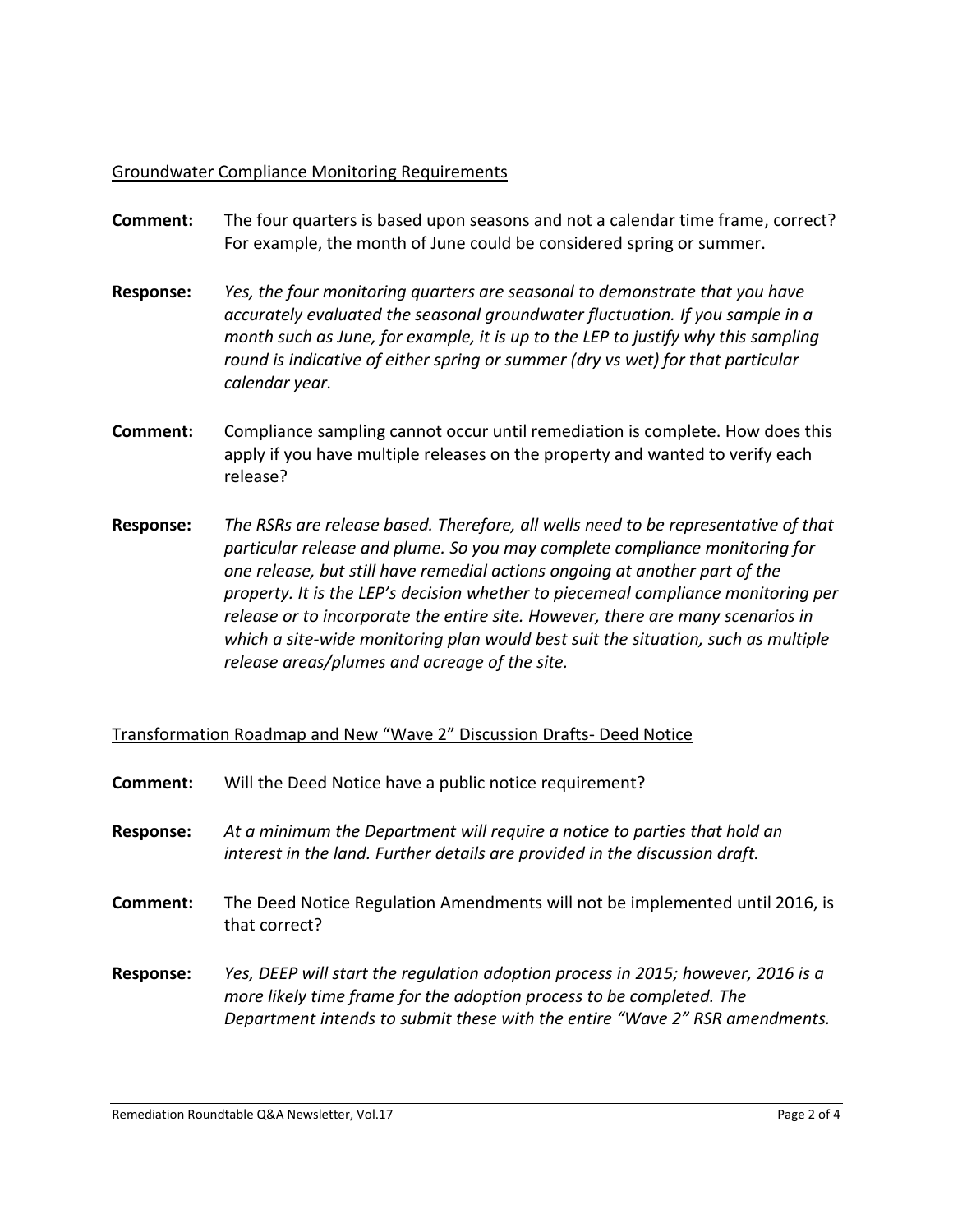# Proposed Beneficial Use Soil Regulations Update

| <b>Comment:</b>  | In previous meetings outside of the Roundtable the reuse of soil was discussed<br>as a possible general permit. How did it go from considering a general permit to<br>now proposed regulation changes?                                                                                                                                                                                                                                                                                                                          |
|------------------|---------------------------------------------------------------------------------------------------------------------------------------------------------------------------------------------------------------------------------------------------------------------------------------------------------------------------------------------------------------------------------------------------------------------------------------------------------------------------------------------------------------------------------|
| <b>Response:</b> | A general permit process is still being considered, particularly for facilities.                                                                                                                                                                                                                                                                                                                                                                                                                                                |
| <b>Comment:</b>  | The Department has requested feedback as to whether <50% of the numeric<br>criteria for Residential and GA areas is a proper threshold for a category A+ for<br>Soil Reuse. However, it is difficult to evaluate if there is a possibility that the RSR<br>action levels could potentially change.                                                                                                                                                                                                                              |
| <b>Response:</b> | There is always a possibility that the RSR criteria numbers can be updated in the<br>future. This is the type of feedback the Department is looking for, and more<br>specifically, why there is concern with this proposal and what modifications<br>should be proposed instead.                                                                                                                                                                                                                                                |
| <b>Comment:</b>  | Would a site receiving soil from a Category B (Classification of Industrial /<br>Commercial) need an ELUR?                                                                                                                                                                                                                                                                                                                                                                                                                      |
| <b>Response:</b> | The Department intends to propose an ELUR to accompany the reuse of Category<br>B soil. This is an important element that did not appear in the presentation<br>slides. The Department believes an ELUR is needed for protection of human<br>health, to prevent future relocation, and for a level playing field with remediation<br>activity. The Department may need to create a special type of ELUR for Category<br>B reuse and realizes this could be an impediment. The Department encourages<br>feedback on this aspect. |
| <b>Comment:</b>  | Would the proposed changes to soil reuse be put into the proposed RSR<br>changes? Do you anticipate any statutory changes?                                                                                                                                                                                                                                                                                                                                                                                                      |
| <b>Response:</b> | At this time, the Department is considering modifications to the Solid Waste<br>regulations not the RSRs. The Solid Waste regulations may continue to link to the<br>RSRs.                                                                                                                                                                                                                                                                                                                                                      |
|                  | <b>Risk Assessment Evaluation Report Update</b>                                                                                                                                                                                                                                                                                                                                                                                                                                                                                 |
| Comment:         | What was the Department's general reaction to the CDM Smith Report?                                                                                                                                                                                                                                                                                                                                                                                                                                                             |

**Response:** *The Department will be providing a response to the report in the near future.*